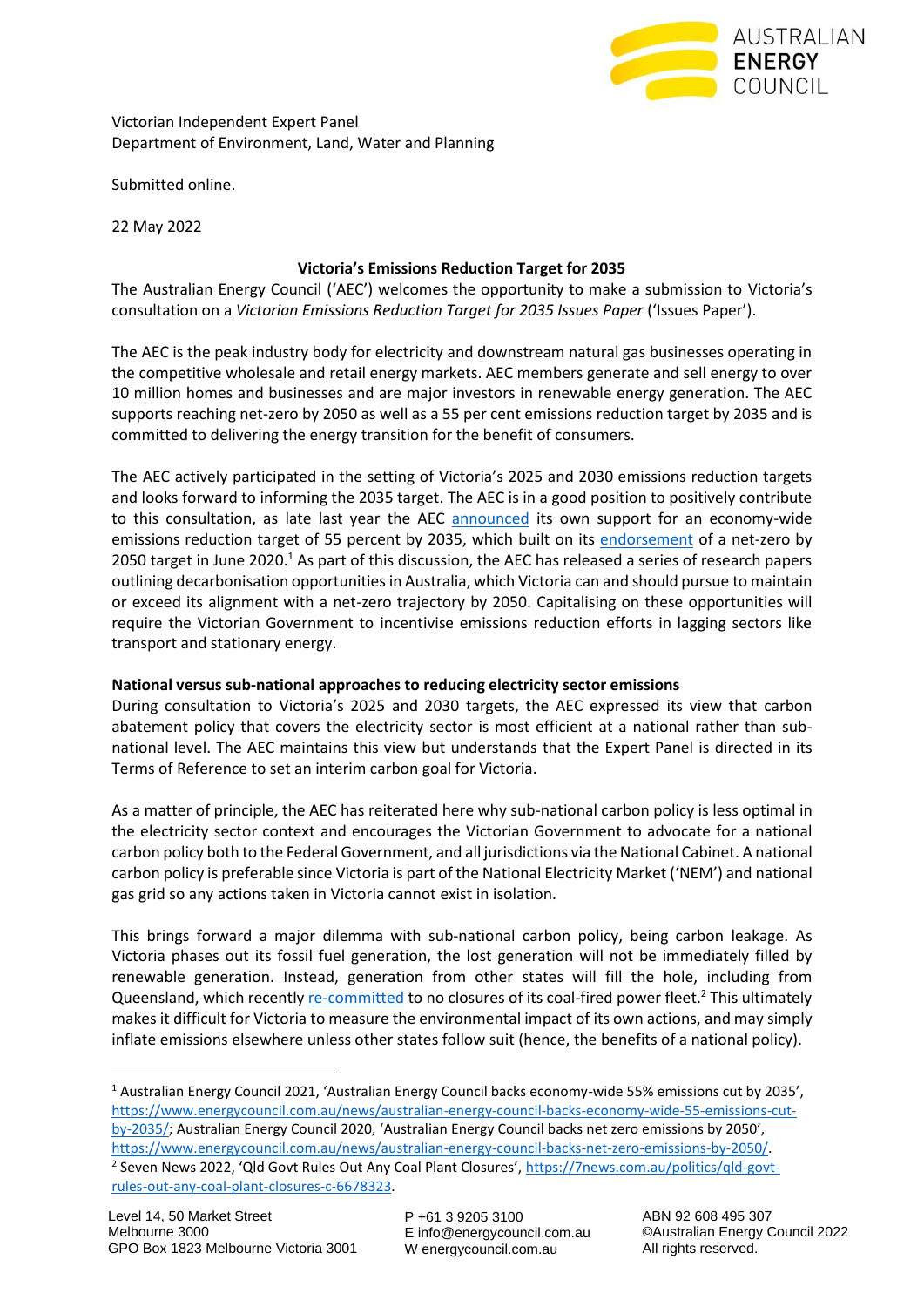

Secondly, there is the inefficiency of geographical non-neutrality. A major benefit of having an interconnected electricity market is that each state can lean on the other's generation resources when it is more efficient to do so. For example, Queensland, New South Wales and South Australia have superior solar resources than any part of Victoria, South Australia has superior wind, and Tasmania has existing hydropower generation and pumped hydro development opportunities. That is not to suggest that renewable generation should never be built in Victoria – transportation is also costly but that a geographically-neutral competitive path is likely to discover cheaper solutions.

Finally, there is the problem of market disruption. Disorderly closure can result in major fluctuations to the wholesale price, as shown when Hazelwood closed, and the fear of this happening again has aroused considerable political attention. The previous Expert Panel sidestepped this issue by stating that closure notice periods will minimise any disorderly outcomes. As the AEC recently [explained](https://www.energycouncil.com.au/analysis/closure-notice-rules-not-as-simple-as-they-sound/) in response to the proposal to extend closure periods to five years, this cannot stop generation from closing in circumstances where they are no longer economic or technically operable – the two factors accelerating the early closures we are starting to see.<sup>3</sup> The Expert Panel here should recognise that its 2035 target will have implications for the viability of Victoria's coal-fired power fleet, which in turn, will have impacts on electricity prices in the NEM – again re-illustrating the benefits of a national policy because it can manage these closures more efficiently. This is not an argument against any subnational climate ambition, but rather means the Expert Panel will need to give extra weight to balancing the stated social, economic, and environmental considerations.

### **Most cost-effective decarbonisation opportunities**

When implementing sub-national decarbonisation policy, it is critical that Victoria first focusses on the lowest-hanging fruit, being those options that are most readily and economically available. In general, if policy is technology neutral, market forces will incentivise the quickest and cheapest possible environmental benefit.

This point is particularly pertinent here in light of Victoria's recent announcement that it will subsidise a very large quantity of offshore wind generation. In its draf[t Integrated System Plan,](https://aemo.com.au/-/media/files/major-publications/isp/2022/draft-2022-integrated-system-plan.pdf) AEMO did not anticipate building any offshore wind generation in Australia, as on-shore wind is considerably cheaper, quicker to build and less complex than offshore wind.<sup>4</sup> Continents that are pursuing offshore wind, such as Europe, have done because land is scarce, unlike in Australia. A large scheme dedicated to one, novel technology, is likely to slow and increase the cost of Victorian decarbonisation.

# **Decarbonisation opportunities in other sectors**

Notwithstanding the philosophical views expressed above, there is a clear practical reason why focusing excessively on the electricity sector is counterproductive. The table below, sourced from DISER's [Australia's Emissions Proj](https://www.industry.gov.au/sites/default/files/October%202021/document/australias_emissions_projections_2021_0.pdf)ections 2021, illustrates that emissions from the electricity sector will be less than transport and stationary energy by 2030.<sup>5</sup> This is due to the substantial efforts the electricity sector is making to decarbonise, but also the concerning projection that emissions from transport and stationary energy will *increase* over the next decade. Furthermore, the projections for

P +61 3 9205 3100 E info@energycouncil.com.au W energycouncil.com.au

ABN 92 608 495 307 ©Australian Energy Council 2022 All rights reserved.

<sup>&</sup>lt;sup>3</sup> Australian Energy Council 2022, 'Closure Notice Rules Not As Simple As They Sound',

[https://www.energycouncil.com.au/analysis/closure-notice-rules-not-as-simple-as-they-sound/.](https://www.energycouncil.com.au/analysis/closure-notice-rules-not-as-simple-as-they-sound/) <sup>4</sup> AEMO 2021, 'Draft 2022 Integrated System Plan', [https://aemo.com.au/-/media/files/major-](https://aemo.com.au/-/media/files/major-publications/isp/2022/draft-2022-integrated-system-plan.pdf)

[publications/isp/2022/draft-2022-integrated-system-plan.pdf.](https://aemo.com.au/-/media/files/major-publications/isp/2022/draft-2022-integrated-system-plan.pdf)

<sup>5</sup> Department of Industry, Science, Energy and Resources (DISER) 2021, 'Australia's Emissions Projections 2021', [https://www.industry.gov.au/sites/default/files/October%202021/document/australias\\_emissions\\_projection](https://www.industry.gov.au/sites/default/files/October%202021/document/australias_emissions_projections_2021_0.pdf) [s\\_2021\\_0.pdf.](https://www.industry.gov.au/sites/default/files/October%202021/document/australias_emissions_projections_2021_0.pdf)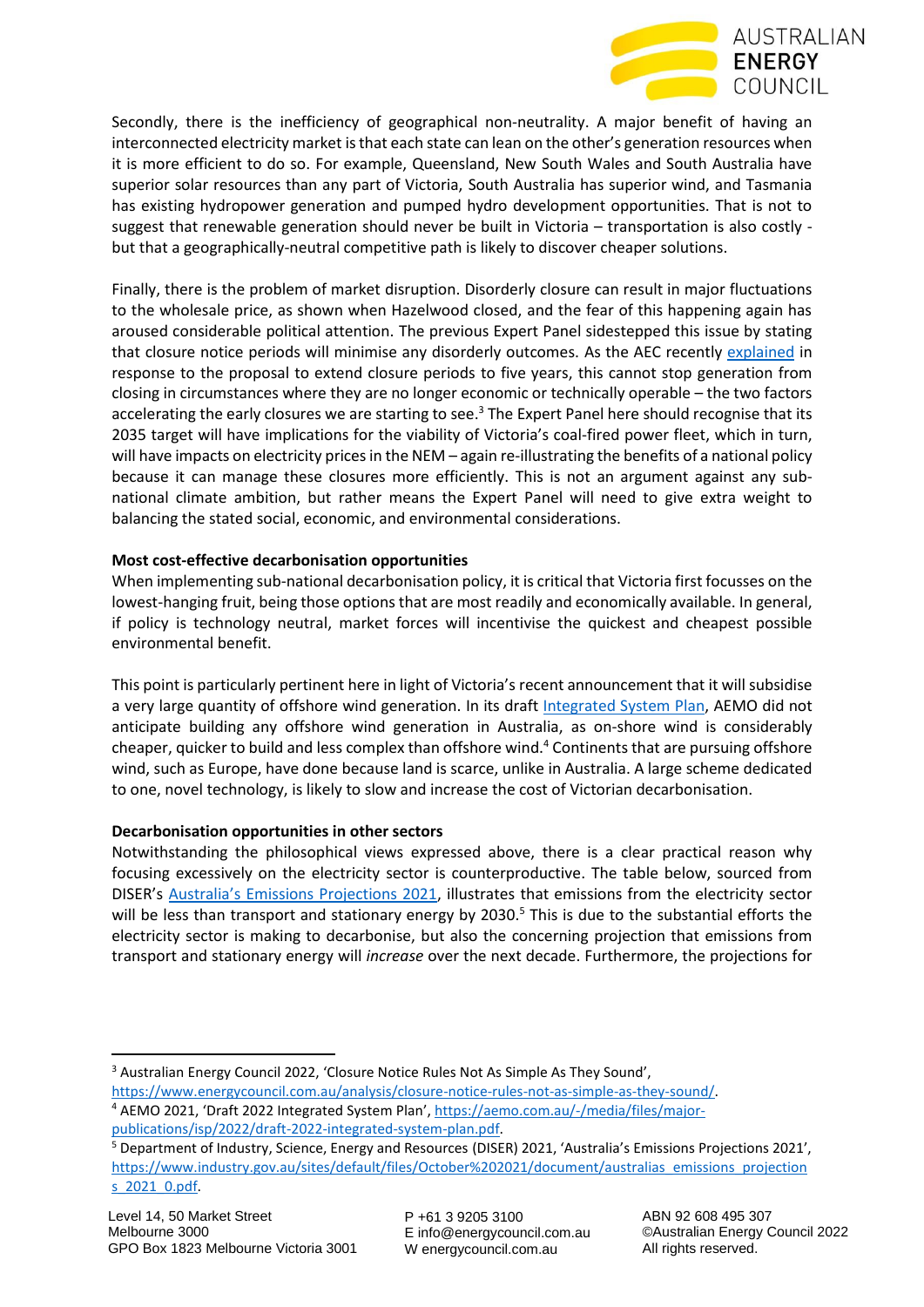

electricity are constantly revised due to it being overly conservative, $6$  and the AEC expects the 2022 projections to show even further decarbonisation progress in the electricity sector.

| <b>National Greenhouse Gas Inventory</b> |       | <b>Projection</b> |
|------------------------------------------|-------|-------------------|
| 2005                                     | 2019  | 2030              |
| 197                                      | 179   | 88                |
| 82                                       | 99    | 99                |
| 82                                       | 100   | 97                |
| 41                                       | 55    | 56                |
| 86                                       | 75    | 76                |
| 31                                       | 32    | 28                |
| 16                                       | 14    | 11                |
| 89                                       | $-25$ | $-16$             |
| 624                                      | 529   | 439               |
|                                          |       |                   |

Table 2: Sectoral breakdown of 2021 projections results to 2030, Mt CO<sub>2</sub>-e

Note: totals do not sum due to rounding.

This context is raised because, to date, Victoria's decarbonisation policies with material impacts have been limited almost exclusively to electricity. In the AEC's view, the inaction of other sectors means there is a real risk Victoria will stumble in its efforts to be net-zero by 2050 if left unaddressed. The Issues Paper partly recognises this, stating that 'there is significant uncertainty about the scale and pace of change in different sectors of the economy'.

Promisingly, there are significant decarbonisation opportunities available in some of these other sectors, and they are conducive to sub-national policies. These come in the transport and residential heat sectors, where electrification offers an immediate and economically efficient cleaner alternative. The AEC recently commissioned two research papers exploring the decarbonisation opportunities in [transport](https://www.energycouncil.com.au/media/luvmyfcd/decarbonising-transport.pdf) and [residential](https://www.energycouncil.com.au/media/qn3cwx4m/electrification-and-heat.pdf?pdfurl=https%3A%2F%2Fwww.energycouncil.com.au%2Fmedia%2Fqn3cwx4m%2Felectrification-and-heat.pdf&clen=2767784&chunk=true) heat respectively.<sup>7</sup>

#### **Electrifying transport**

A common misconception about electrifying transport is that it is only a greener option if the electricity grid is fully decarbonised. Even at current emissions intensity levels, electric vehicles (EVs) produce lower emissions per kilometre than equivalent internal combustion engine (ICE) cars. This is because of thermodynamic efficiencies – explained in greater detail **here.<sup>8</sup> Of course**, as the electricity grid progressively decarbonises, this will lead to further emissions reduction.

In terms of policies to incentivise uptake of EVs, introducing EVs into the Victorian Government car fleet should be the immediate priority. Victoria does promisingly have a Zero Emissions Vehicle Roadmap, which commits to 400 vehicles being replaced by EVs by 2023, but could arguably go further. Setting incremental government fleet targets up to 2035 could form part of the roadmap.

<sup>7</sup> Australian Energy Council 2022, 'Australia's Energy Future: Decarbonising Transport', [https://www.energycouncil.com.au/media/luvmyfcd/decarbonising-transport.pdf;](https://www.energycouncil.com.au/media/luvmyfcd/decarbonising-transport.pdf) Australian Energy Council 2022, 'Australia's Energy Future: Electrification & Heat',

[https://www.energycouncil.com.au/media/qn3cwx4m/electrification-and-heat.pdf.](https://www.energycouncil.com.au/media/qn3cwx4m/electrification-and-heat.pdf) <sup>8</sup> Australian Energy Council 2020, 'EVs: Are They Really More Efficient'? [https://www.energycouncil.com.au/analysis/evs-are-they-really-more-efficient/.](https://www.energycouncil.com.au/analysis/evs-are-they-really-more-efficient/)

<sup>6</sup> For example, emissions from the electricity sector in 2020 were projected to be 111 million tonnes. This has been revised down to 87 million tonnes in 2021.